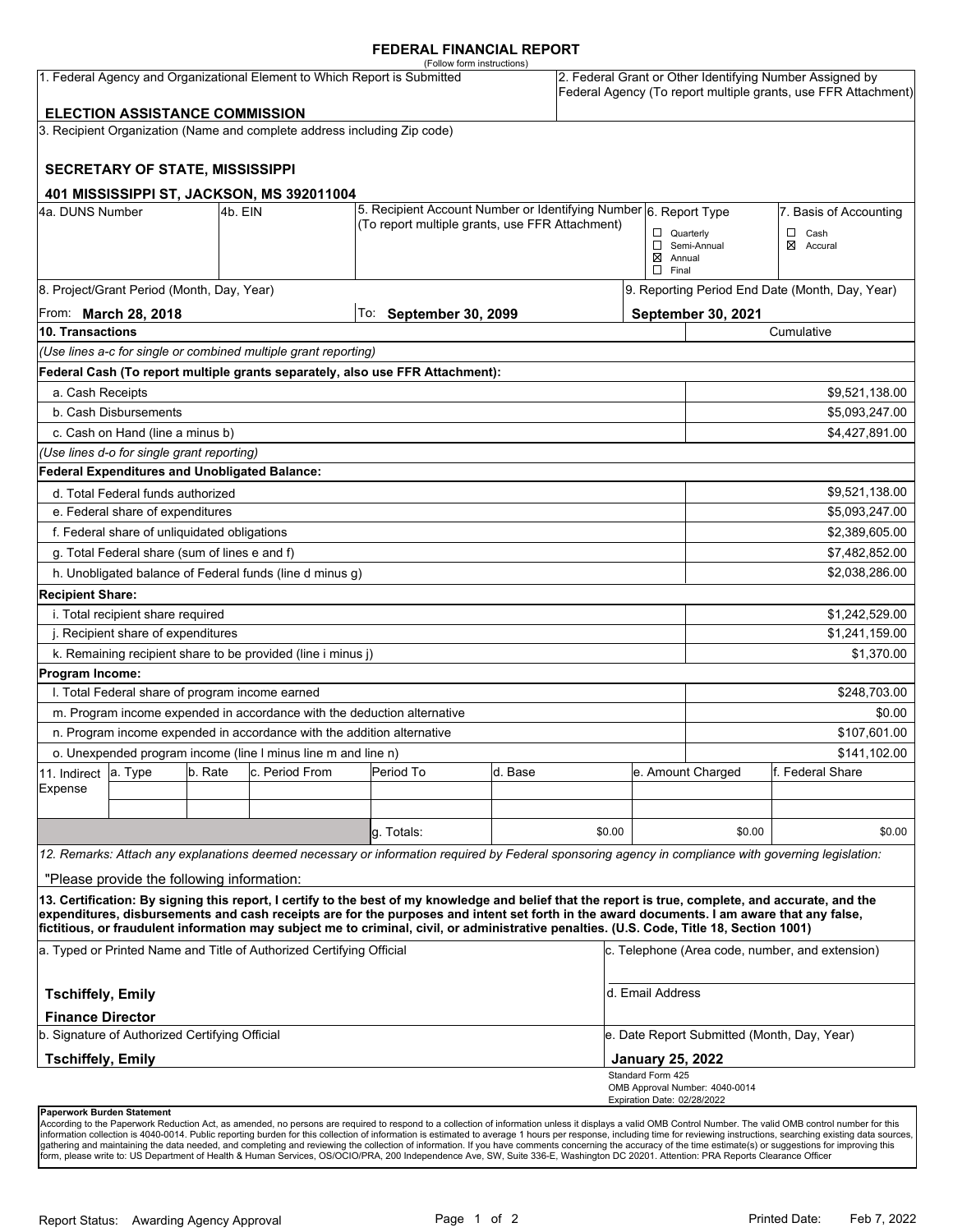#### **FEDERAL FINANCIAL REPORT**  (Additional Page)

# Federal Agency & Organization : ELECTION ASSISTANCE COMMISSION

Federal Grant ID Recipient Organization

| <b>DUNS Number</b><br><b>DUNS Status when Certified</b><br>EIN |                                                                                                                                                                                                                                                                                                                              |
|----------------------------------------------------------------|------------------------------------------------------------------------------------------------------------------------------------------------------------------------------------------------------------------------------------------------------------------------------------------------------------------------------|
| Reporting Period End Date                                      | $\therefore$ September 30, 2021                                                                                                                                                                                                                                                                                              |
| Status                                                         | <b>Awarding Agency Approval</b>                                                                                                                                                                                                                                                                                              |
| Remarks                                                        | "Please provide the following information:                                                                                                                                                                                                                                                                                   |
|                                                                | State interest earned (current fiscal year): \$1,370<br>State interest expended (current fiscal year): \$0<br>Program income earned (current fiscal year): \$0<br>Program income earned breakdown (current fiscal year): \$0 Source: e.g. Sale of<br>registration list<br>Program income expended (current fiscal year): \$0 |

**Federal Agency Review** 

Reviewer Name Phone # Email Review Date Review Comments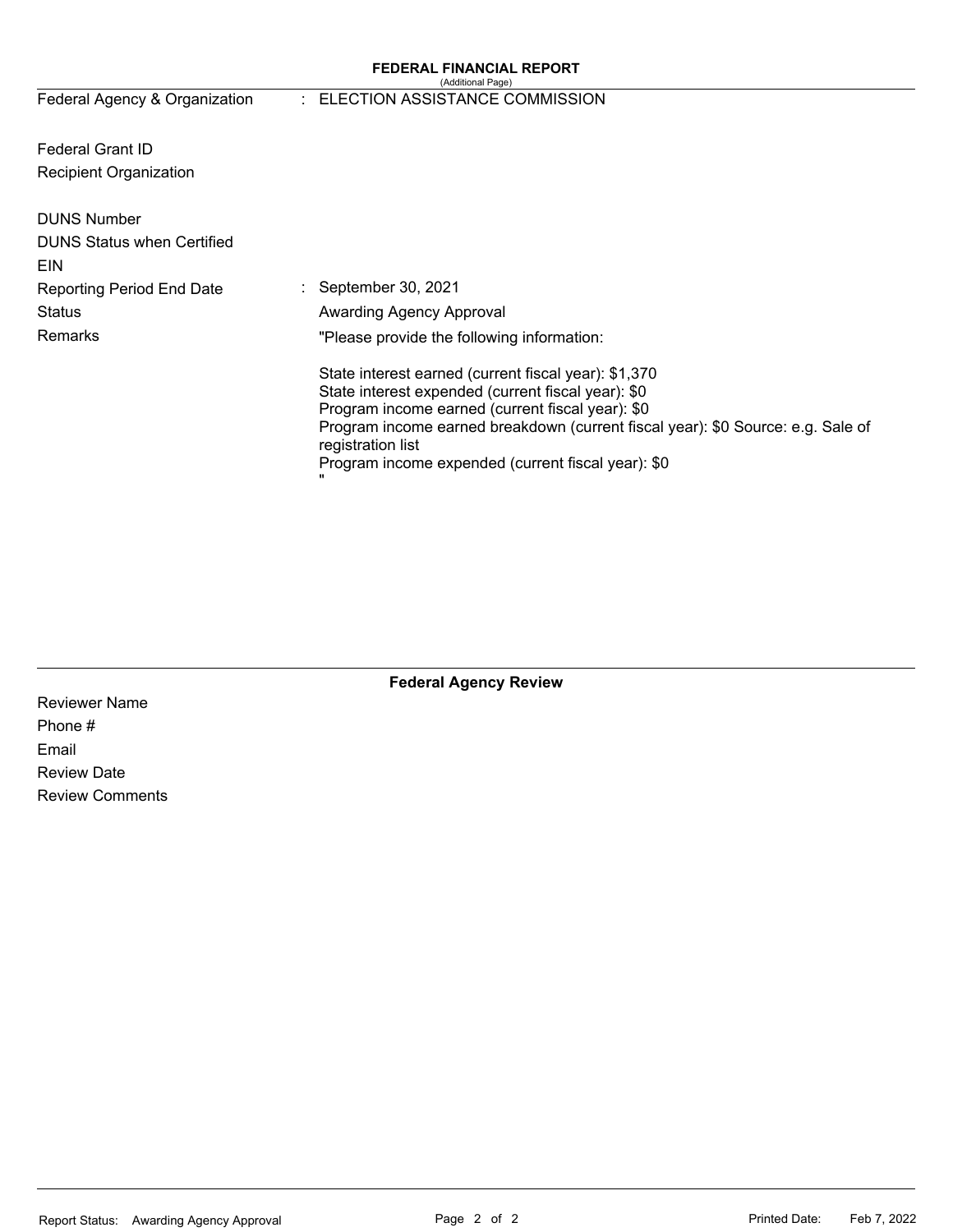# 2021-2022 EAC Progress Report

# 3. EAC Progress Report

#### **1. State or Territory:**

Mississippi

# **2. Grant Number:**

### **3. Report:**

Annual (Oct 1 - Sept 30)

### **4. Grant:**

Election Security

#### **5. Reporting Period Start Date**

10/01/2020

#### **6. Reporting Period End Date**

09/30/2021

### 4. Progress and Narrative

7. Describe in detail what happened during this reporting period and explain how you implemented the approved grant activities in accordance with your State Plan/Program Narrative. (*Note: Your activities should align with your Grant Cost Categories Table.)*

 The majority of funds have been allocated to counties in the form of a reimbursement grant, and many counites have used their allocations for the purchase of voting equipment and election technologies, upgrading polling places for ADA compliance, or performing maintenance on existing voting equipment totaling \$[1,752,064.00](https://1,752,064.00).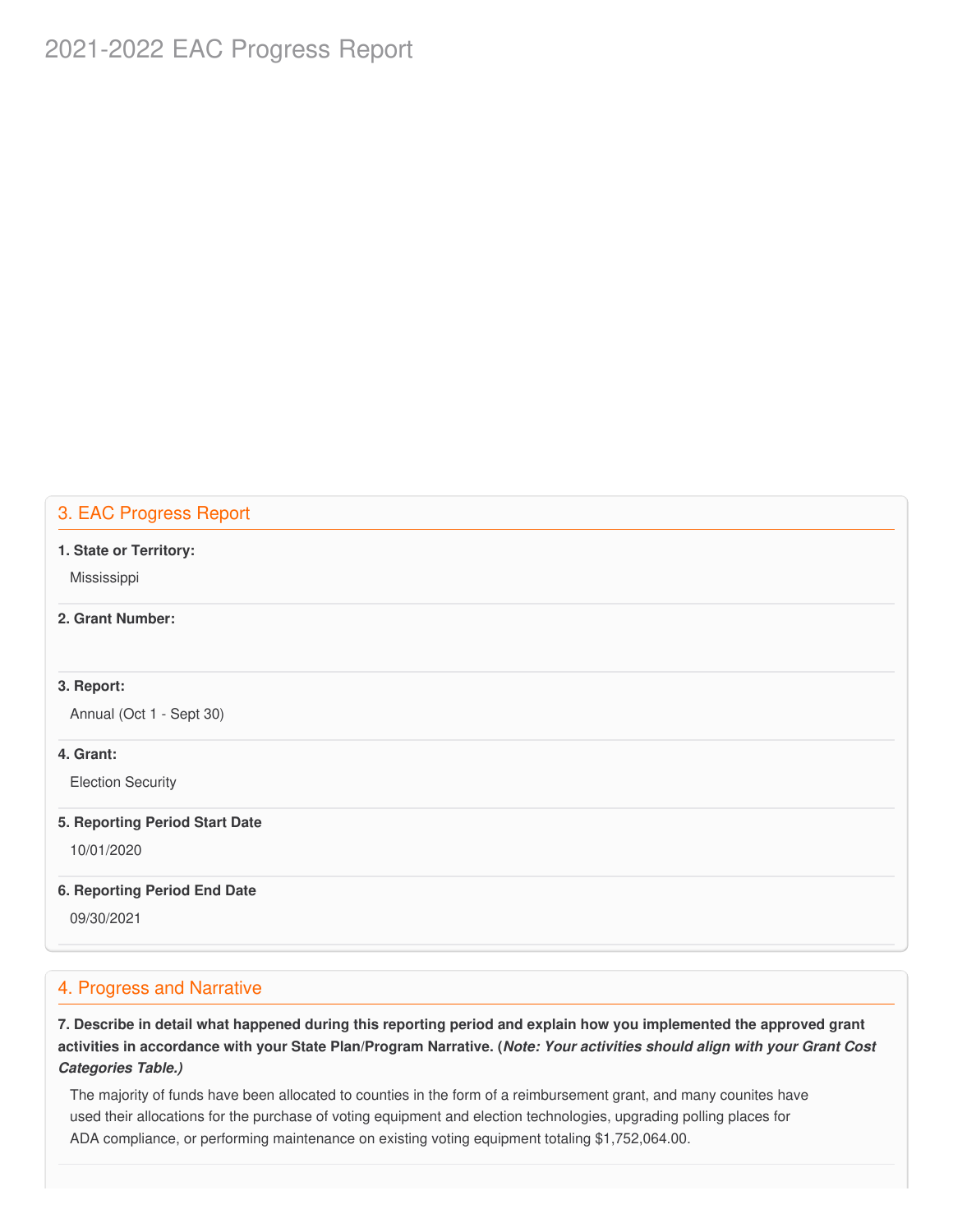8. Describe any significant changes to your program during the project, including changes to your original State  **Plan/Program Narrative or favorable developments that improved program efficiency and/or service delivery.**

N/A

### **9. Issues Encountered:**

Describe all major issues that arose during the implementation of the project and the reasons why established goals were not met, if applicable. Address each issue separately and describe whether and how the issues were resolved. Also,  **briefly discuss the implications of any unresolved issues or concerns.**

N/A

### **10. Provide a description of any training conducted, including security training.**

 The Mississippi Secretary of State's Office offered election security training as part of our annual certification of all 410 election commissioners, which included some of our 82 county circuit clerks (county registrars) attended as well, along with deputy clerks. The security training covered general information on cybersecurity, including password protection, multi-factor authentication, email security (spoofing, spam, phishing, scams, etc.), and general internet security (spyware, adware, malware, ransomware).

#### **11. Subgrants:**

### **Did your office provide subawards to local jurisdictions during this reporting period?**

Yes

### **12. Describe the activities carried out by your subgrantees during the reporting period.**

 The Mississippi Secretary of State's Office made available [\\$4,000,000.00](https://4,000,000.00) from the 2018 grant and \$[5,000,000.00](https://5,000,000.00) from the 2020 grant to our 82 counties as subgrants. The counties can use these funds to upgrade voting machines to voter verifiable paper based voting systems, make ADA improvements to polling places, enhancements to election technology, improvements to election security, cybersecurity audits, and other election-related technology upgrades.

### **Provide a breakdown of aggregate subawards expenditures across major categories.**

 Voting Equipment : [\\$1,662,375.00](https://1,662,375.00) Voter Registration Systems : [\\$64,310.00](https://64,310.00) Security : \$[3,000.00](https://3,000.00) Other (Specify above) : [\\$22,379.00](https://22,379.00) Total : \$1752064

### **13. Match:**

### **Describe how you are meeting or have met the matching requirement.**

 The Mississippi Legislature has appropriate funds for voter registration systems, AAMVA, and support personnel to match HAVA expenditures.

# 14. Report on the number and type of articles of voting equipment obtained with the funds. Include the amount expended  **on the expenditure table.**

 DS200 Precinct Scanner- 137 [Units- \\$789,974.65](https://Units-$789,974.65) Express Vote Ballot Marking Device- 235 [Units- \\$732,285.00](https://Units-$732,285.00) DS450 High Speed Ballot Scanner- 1 [Unit- \\$51,706.00](https://Unit-$51,706.00) Hart Verity Precinct Scanner- 10 [Units- \\$56,760.05](https://Units-$56,760.05) Electronic Poll Books- 97 [Units- \\$64,718.56](https://Units-$64,718.56) AccuVote- 1 Unit- \$1,584 12 Computers for interaction with Statewide Election Management System- \$11,802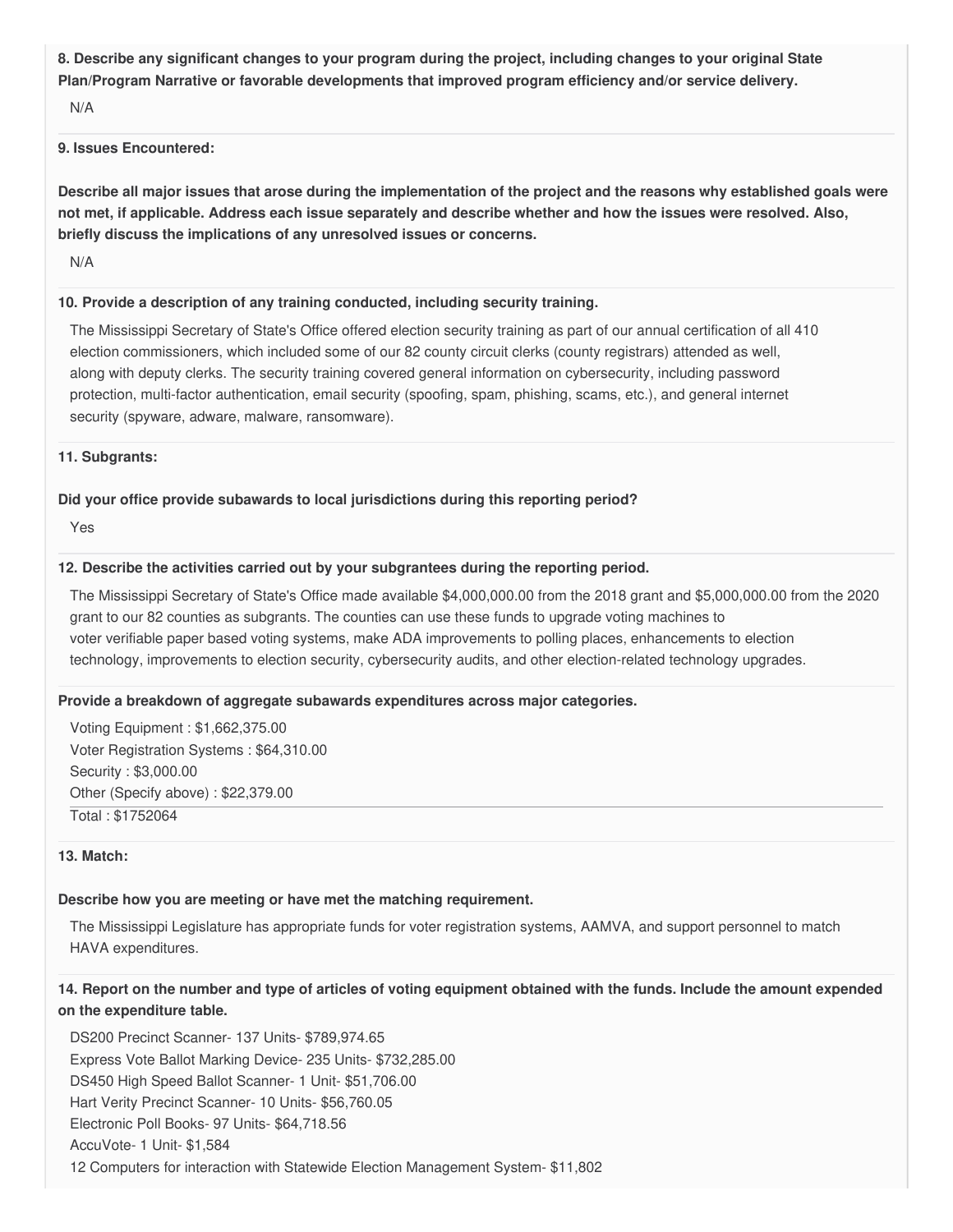### 5. Expenditures

# **15. Current Period Amount Expended and Unliquidated Obligations**

# **GRANT COST CATEGORIES - FEDERAL**

 Voting Equipment and Processes: : \$1662375 Cyber Security: : \$3000 Voter Registration Systems: : \$64310 Accessibility: : \$22379 Unliquidated Obligations (If applicable, FFR Line 10f): : \$2389605 Total : \$4141669

 **Comments:** Please note that these numbers are lower than the periodic report for 2021 filed earlier. Mississippi inadvertently included costs from previous years in the 2021 periodic report which inflated expenditures.

# **16. GRANT COST CATEGORIES - MATCH**

Voter Registration Systems: : \$730350

 Total : \$730350 **Comments:**

# 7. Expenditures

#### **17. Confirm Total Grant Expenditure Amounts**

 Federal : \$[1,752,064.00](https://1,752,064.00) Match : \$[730,350.00](https://730,350.00)

Total : \$2482414

#### **OMB CONTROL NUMBER: 3265-0020**

# 8. Certification

 **Name and Contact of the authorized certifying official of the recipient.**

#### **First Name**

Kyle

**Last Name**

Kirkpatrick

#### **Title**

Assistant Secretary of State

#### **Phone Number**